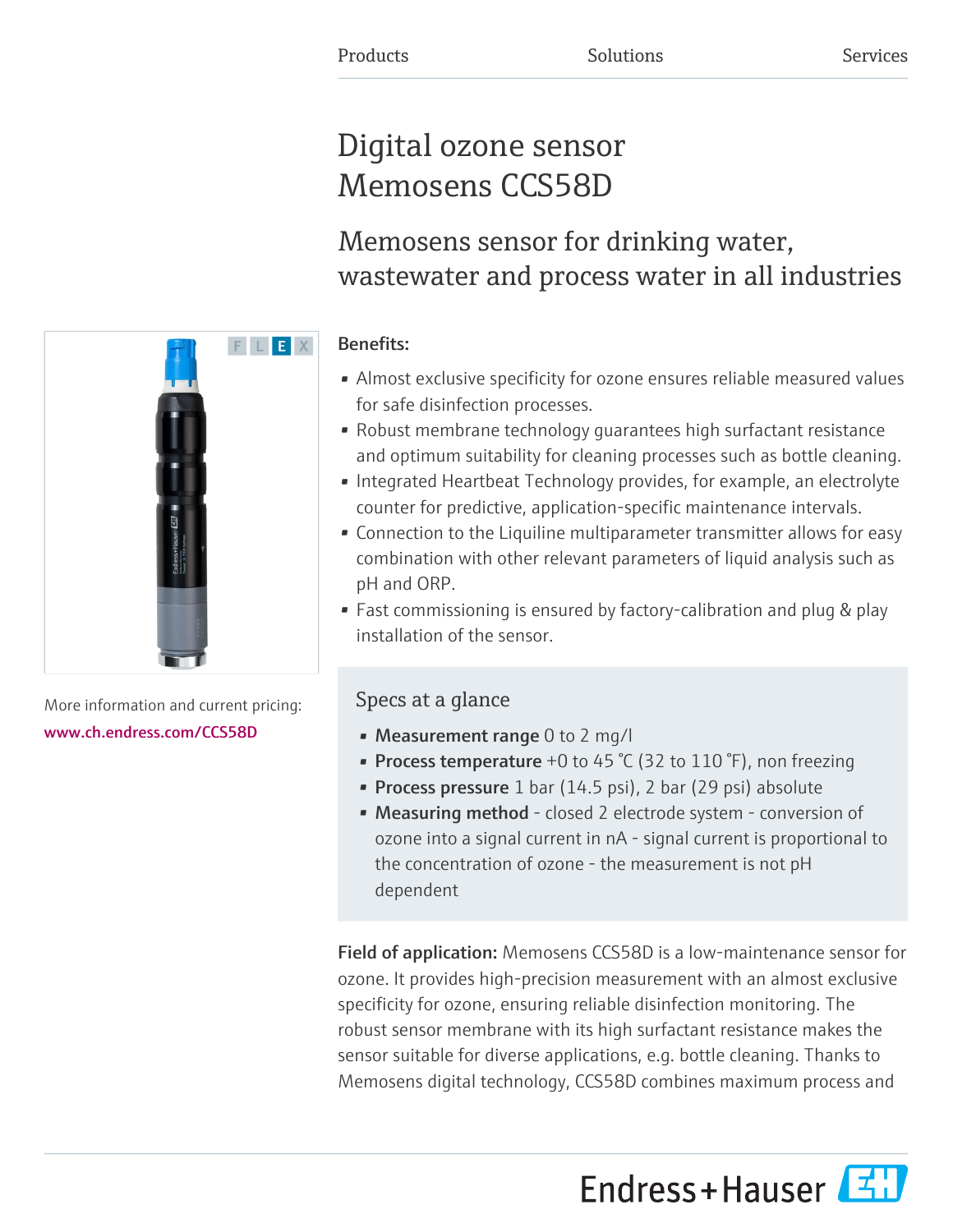data integrity with simple operation and provides the perfect basis for predictive maintenance.

# Features and specifications

#### Disinfection Measuring principle

Ozone

#### Application

Drinking water - ensures adequate disinfection Process water - for hygienic packaging and filling Wastewater - to ensure safe discharge water

#### Characteristic

Amperometric measurement of dissolved ozone

#### Measurement range

0 to 2 mg/l

#### Measuring method

- closed 2 electrode system
- conversion of ozone into a signal current in nA
- signal current is proportional to the concentration of ozone
- the measurement is not pH dependent

#### Design

- exchangeable, electrolyte-filled membrane cap
- working and counter electrode
- adaptable shaft for flexible installation in assemblies

#### **Material**

Sensor shaft: PVC Membrane: Silicone Membrane cap: PVC

#### Dimension

Diameter: 25 mm (0.98 in) Length: 161 mm (6.34 in)